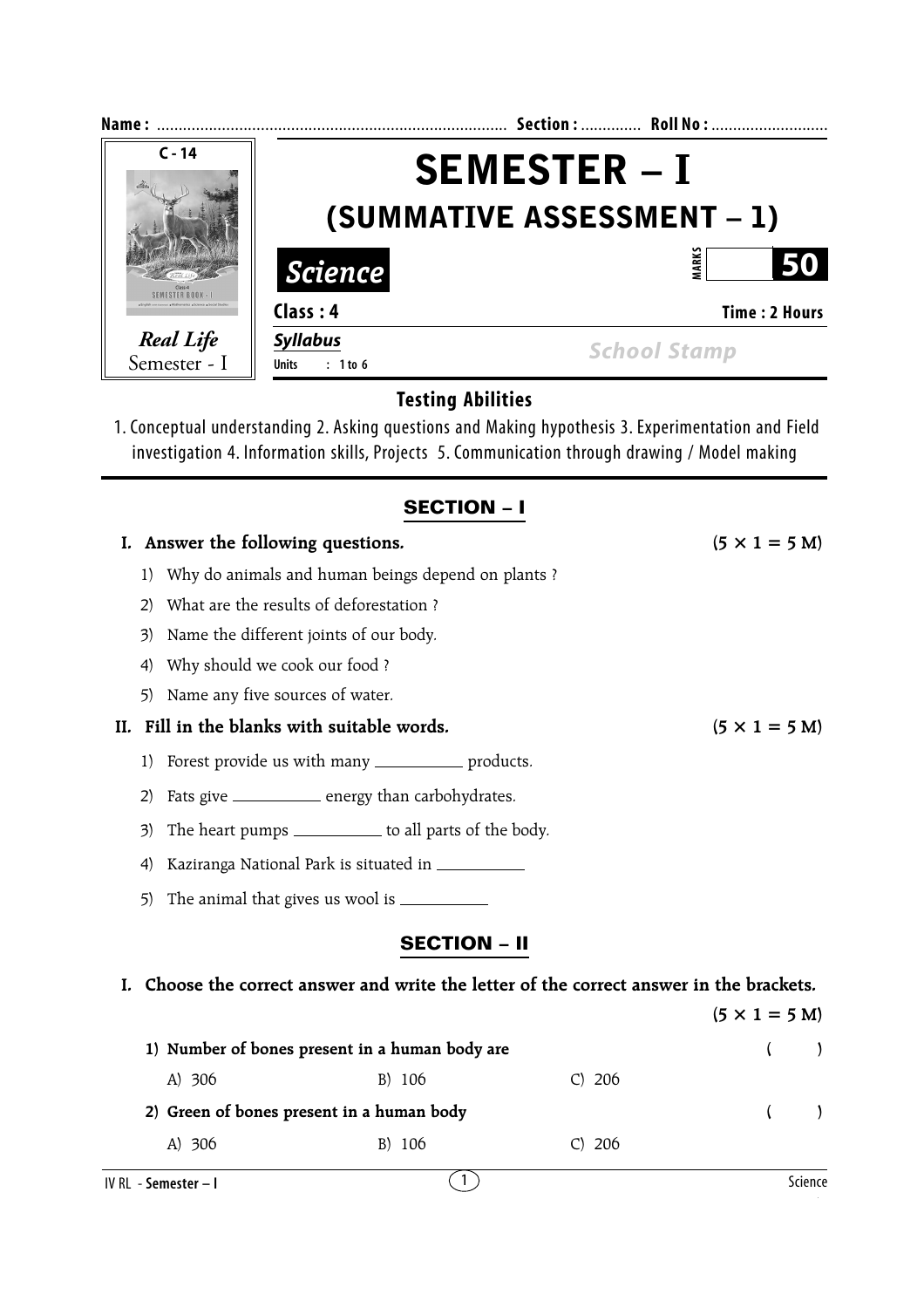|     | 3) Over cooking of food result in     |          |                  |                                                                         |                          |                  |                              | (                        | $\mathcal{E}$ |
|-----|---------------------------------------|----------|------------------|-------------------------------------------------------------------------|--------------------------|------------------|------------------------------|--------------------------|---------------|
|     |                                       |          |                  | A) increasing the food value B) increase in taste C) loss of nutrients  |                          |                  |                              |                          |               |
|     | 4) Back bone protects                 |          |                  |                                                                         |                          |                  |                              | $\overline{\phantom{a}}$ | $\mathcal{E}$ |
|     | A) brain                              |          |                  | B) spinal cord                                                          | $C$ ) lungs              |                  |                              |                          |               |
|     |                                       |          |                  | 5) Which of the following food items can be eaten raw?                  |                          |                  |                              | (                        | $\mathcal{E}$ |
|     | A) Apple                              |          |                  | B) Meat                                                                 | C) Fish                  |                  |                              |                          |               |
| II. |                                       |          |                  | Write $(T)$ for the true statements and $(F)$ for the false statements. |                          |                  | $(5 \times 1 = 5 \text{ M})$ |                          |               |
|     |                                       |          |                  | 1) In plants like potato, food is stored in the stem.                   | $\overline{\phantom{a}}$ | $\left( \right)$ |                              |                          |               |
|     | 2) Fats are the body builders.        |          |                  |                                                                         | $\overline{(}$           | ∖                |                              |                          |               |
|     | 3) Trees should be cut down.          |          |                  |                                                                         |                          |                  |                              |                          |               |
|     | 4) Vitamins protect us from diseases. |          |                  |                                                                         |                          |                  |                              |                          |               |
|     | 5) Spoiled food causes diseases.      |          |                  |                                                                         |                          | $\mathcal{E}$    |                              |                          |               |
|     |                                       |          |                  | <b>SECTION - III</b>                                                    |                          |                  |                              |                          |               |
|     | I. Match the following.               |          |                  |                                                                         |                          |                  | $(5 \times 1 = 5$ M)         |                          |               |
|     | A                                     |          |                  | B                                                                       |                          |                  |                              |                          |               |
|     | 1) wheat                              | $\left($ | $\left( \right)$ | a) vegetable                                                            |                          |                  |                              |                          |               |
|     | 2) wood                               |          | $\left( \right)$ | b) medicine                                                             |                          |                  |                              |                          |               |
|     | 3) cinchona                           | $\left($ | $\left( \right)$ | c) Teak                                                                 |                          |                  |                              |                          |               |
|     | 4) coffee                             |          | $\mathcal{E}$    | d) cereal                                                               |                          |                  |                              |                          |               |
|     | 5) brinjal                            | $\left($ | $\mathcal{E}$    | e) drink                                                                |                          |                  |                              |                          |               |
|     | II. Match the following.              |          |                  |                                                                         |                          |                  | $(5 \times 1 = 5 M)$         |                          |               |
|     | A                                     |          |                  | B                                                                       |                          |                  |                              |                          |               |
|     | 1) Heart                              | $\left($ | $\left( \right)$ | a) carry impulses                                                       |                          |                  |                              |                          |               |
|     | 2) Neck                               | $\left($ | $\mathcal{E}$    | b) pumps blood                                                          |                          |                  |                              |                          |               |
|     | 3) Veins                              | $\left($ | $\left( \right)$ | c) excretory organ                                                      |                          |                  |                              |                          |               |
|     | 4) Kidney                             | $\left($ | $\left( \right)$ | d) pivot joint                                                          |                          |                  |                              |                          |               |
|     | 5) Nerves                             | $\left($ | $\left( \right)$ | e) bring impure blood to the heart                                      |                          |                  |                              |                          |               |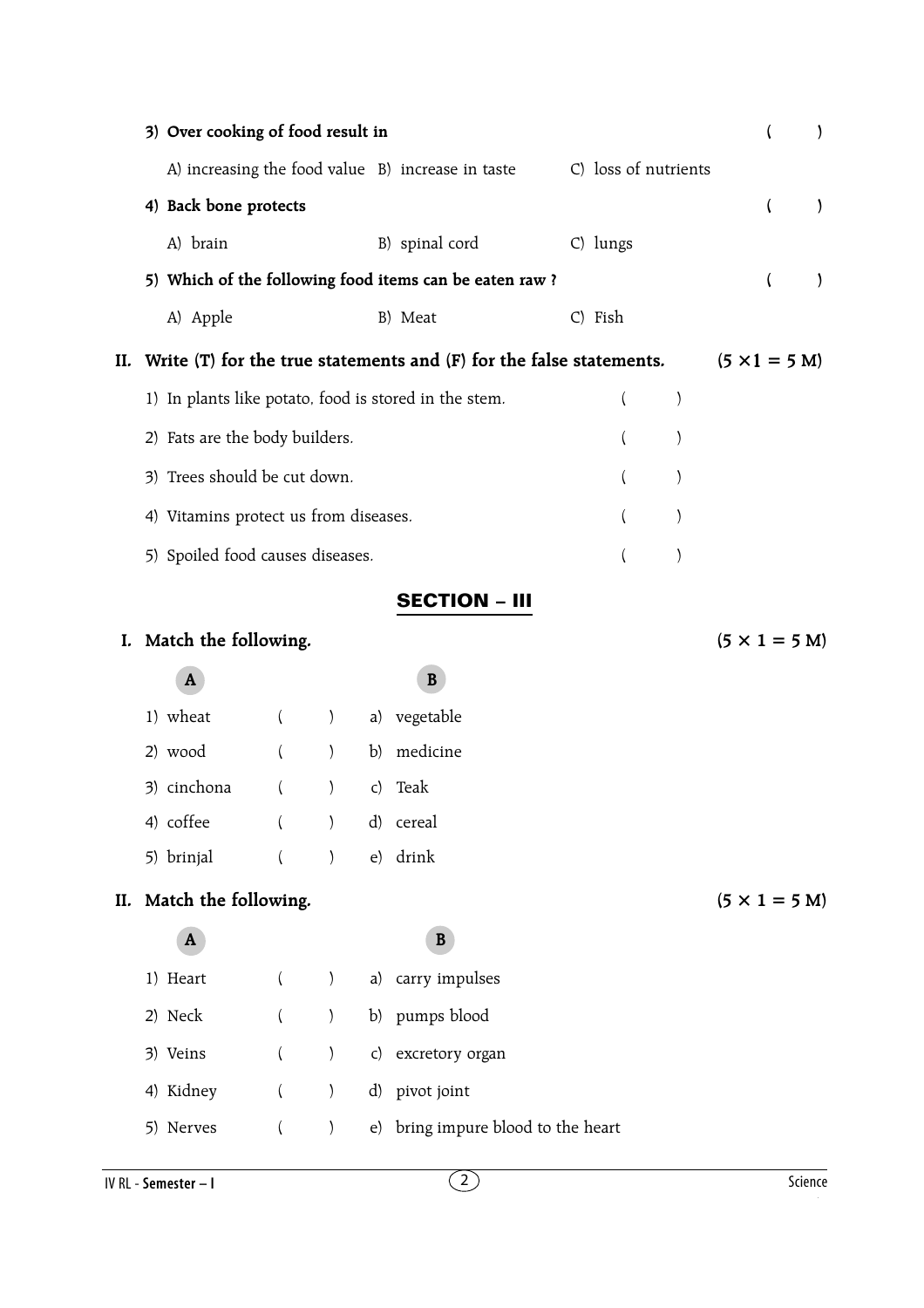## **SECTION – IV**

**I. Mention the names of ten animals and the food products which they give.**

 $(10 \times \frac{1}{2}) = 5$  M)

|     | Name of the Animal | Food Products |
|-----|--------------------|---------------|
| 1)  |                    |               |
| 2)  |                    |               |
| 3)  |                    |               |
| 4)  |                    |               |
| 5)  |                    |               |
| 6)  |                    |               |
| 7)  |                    |               |
| 8)  |                    |               |
| 9)  |                    |               |
| 10) |                    |               |

**II.** Arrange the food items according to their nutrients.  $(10 \times \frac{1}{2}) = 5 \text{ M}$ 



| Proteins | Carbohydrates | Fats | <b>Vitamins and Minerals</b> |
|----------|---------------|------|------------------------------|
|          |               |      |                              |
|          |               |      |                              |
|          |               |      |                              |
|          |               |      |                              |
|          |               |      |                              |